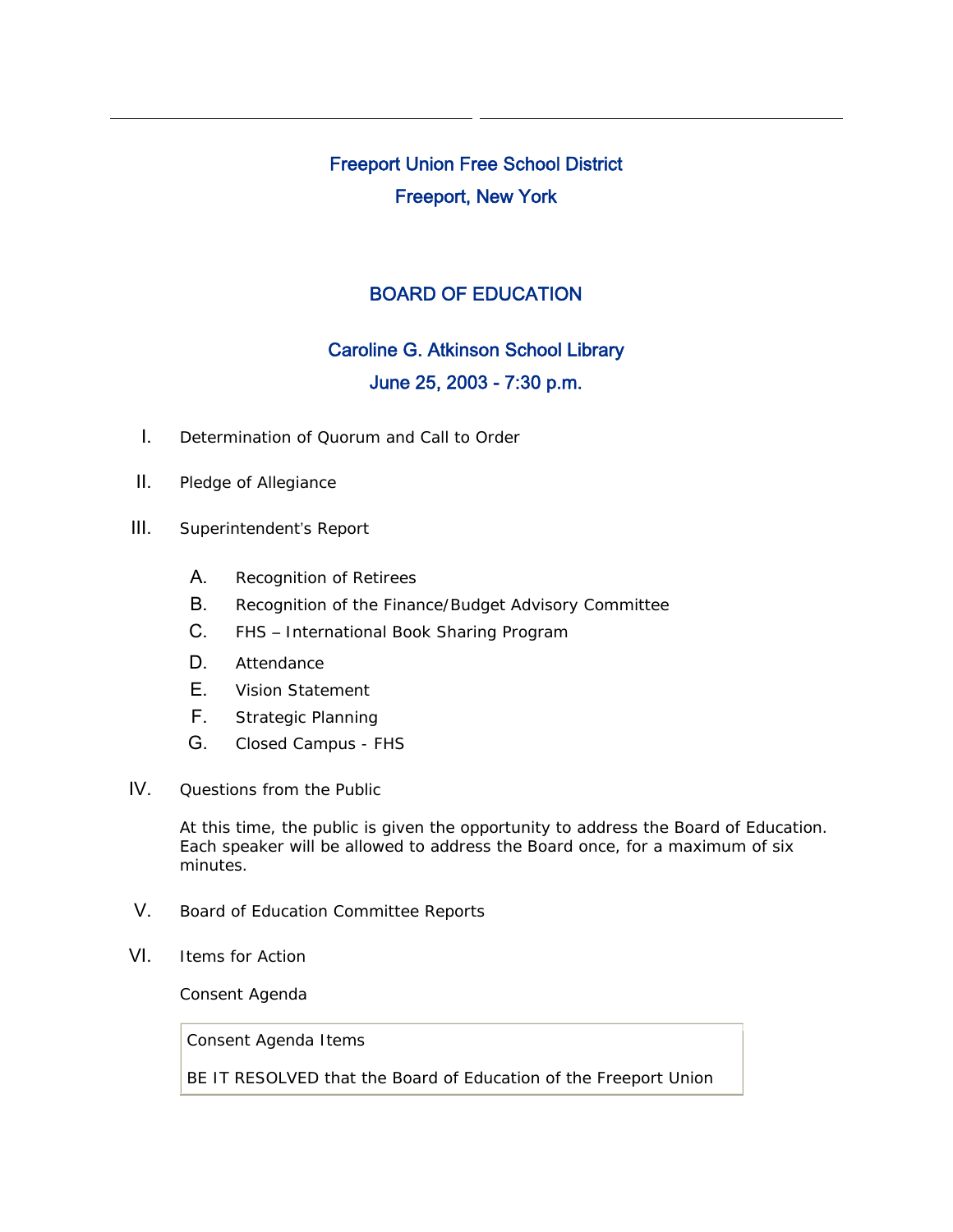Free School District hereby approves the following items: A, B (1, 2, 3, 4, 5, 6, 7), C, (1), D (1).

VII.

A. Consent - Approve

Acceptance of the Minutes

- May 20, 2003
- June 3, 2003
- June 11, 2003

### B.

C. Consent - Approve

Personnel Action

- 1. Request for Leave of Absence
- 2. Change of Status
- 3. Termination of Staff
- 4. Resignation of Staff
- 5. Retirement of Staff
- 6. Appointment of Staff
- 7. Appointment of Summer School Staff
- D. Consent Approve

#### **Education**

1. Acceptance of the Minutes on the Committees on Special Education and Preschool Special Education:

| • April 16, 2003 | • May 30, 2003 |
|------------------|----------------|
| • May 1, 2003    | • June 2, 2003 |
| • May 9, 2003    | • June 9, 2003 |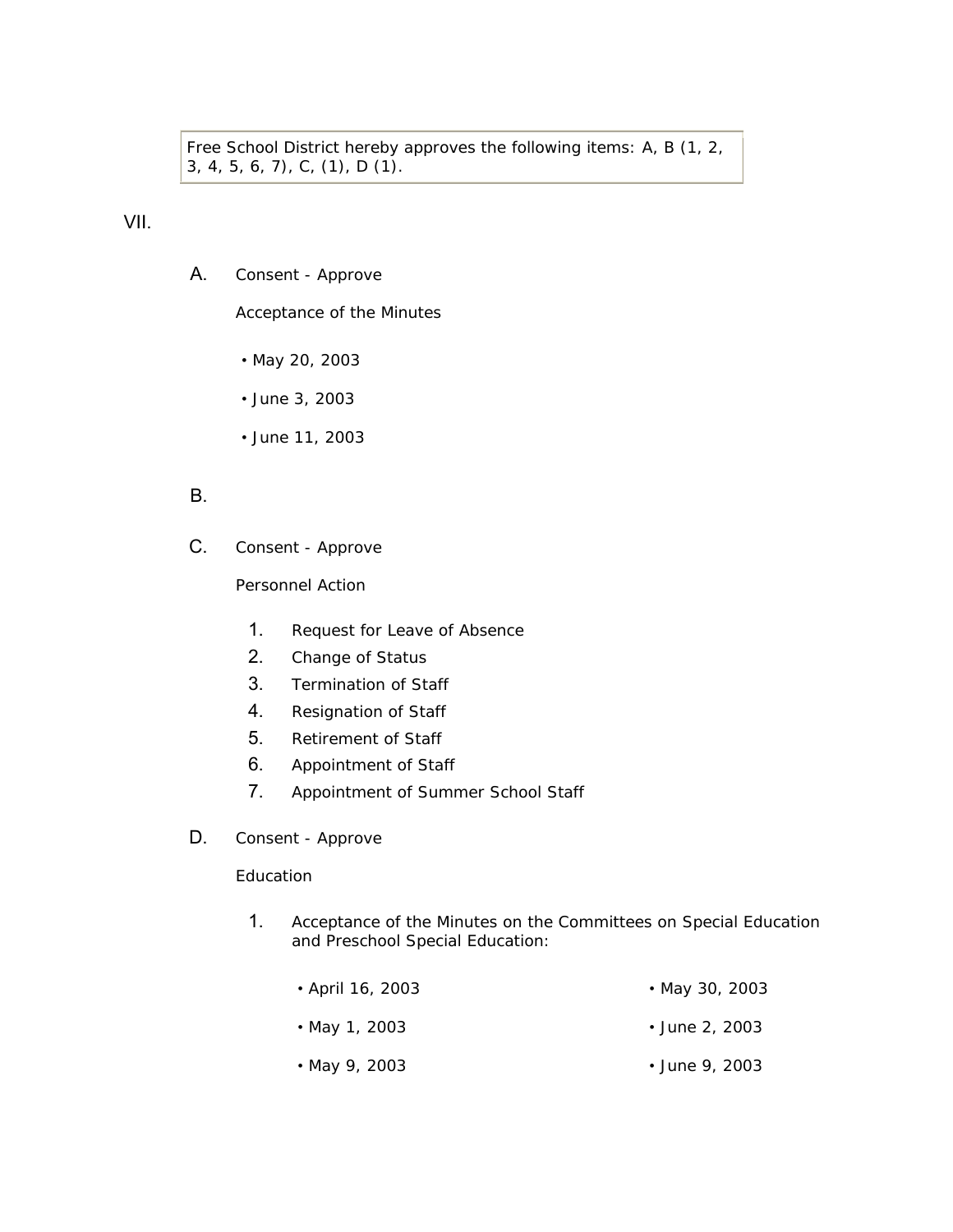| • May 12, 2003 | • June 10, 2003 |
|----------------|-----------------|
| • May 13, 2003 | • June 12, 2003 |
| • May 14, 2003 | • June 13, 2003 |
| • May 15, 2003 | • June 16, 2003 |
| • May 16, 2003 | • June 17, 2003 |
| • May 19, 2003 | • June 18, 2003 |
| • May 20, 2003 | • June 19, 2003 |
| • May 21, 2003 | • June 20, 2003 |

### 2.

E. Consent - Approve

#### Finance

- 1. Acceptance of Gifts
- F. Individual Action Items
	- 1. TAN Resolution
	- 2. Granting of Tenure
	- 3. Resolution to Abolish Positions and Excess Staff
	- 4. Resolution to Abolish a Position and Excess Staff
	- 5. First Reading of the Revised Student Attendance Policy
	- 6. Adoption of the Vision Statement
	- 7. Other Reports to the Board
		- 1. Calendar of Events June 25, 2003 through August 20, 2003
		- 2. FHS Funds Report May 31, 2003
		- 3. Treasurer's Report April 30, 2003
- VIII. Adjournment
	- IX. Next Meeting